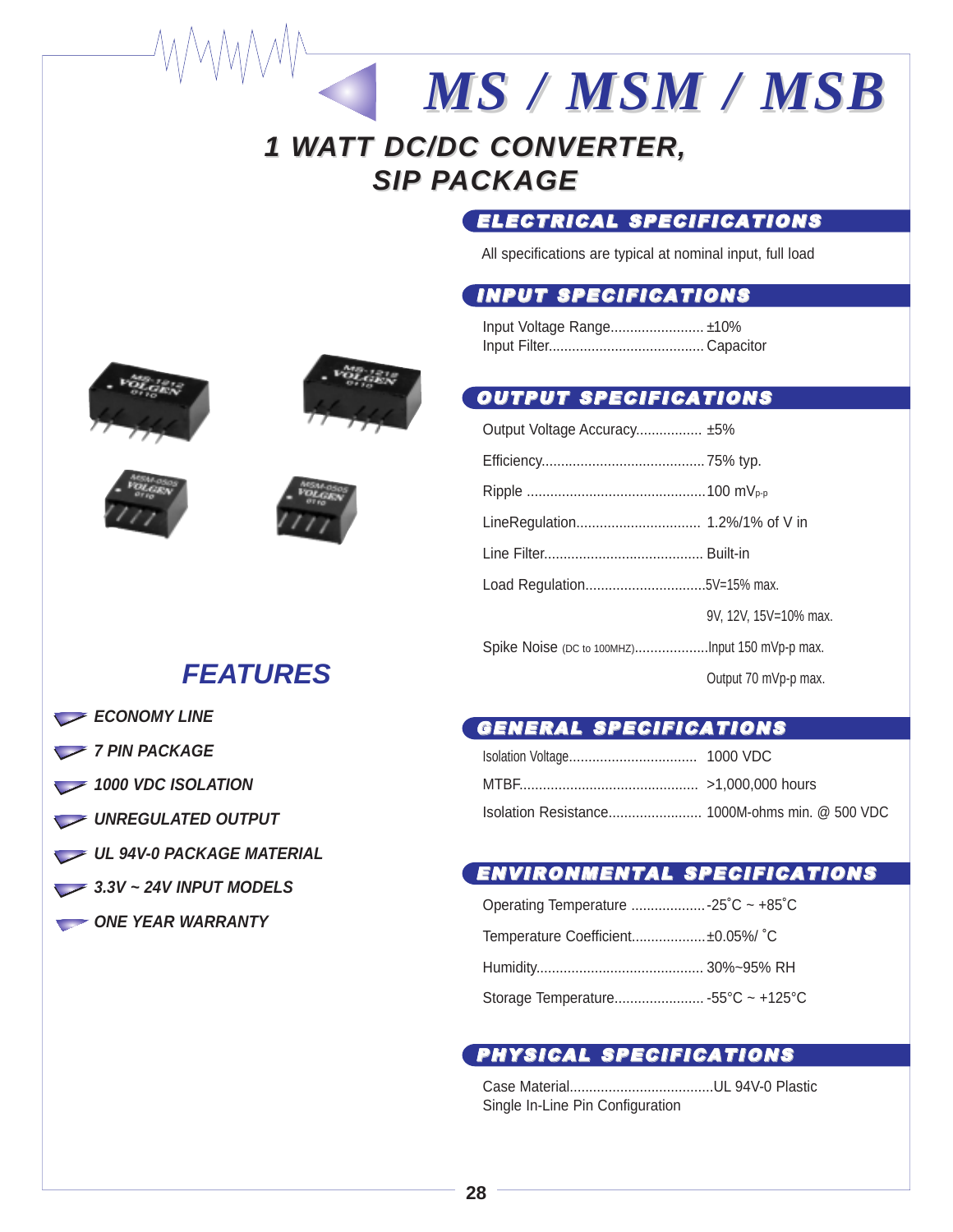## *Series* **The Contract of Street**

| <b>PART NUMBER</b> | <b>INPUT VOLTAGE</b> | <b>OUTPUT VOLTAGE</b> | <b>OUTPUT CURRENT</b> | <b>EFFICIENCY</b> |
|--------------------|----------------------|-----------------------|-----------------------|-------------------|
|                    |                      |                       |                       |                   |
| <b>MSB - 0505</b>  |                      | 5 VDC                 | 200 mA                | 70 %              |
| <b>MSB - 0509</b>  |                      | 9 VDC                 | 111 mA                | 75 %              |
| <b>MSB - 0512</b>  |                      | 12 VDC                | 84 mA                 | 80 %              |
| <b>MSB - 0515</b>  | 5 VDC                | 15 VDC                | 66 mA                 | 82 %              |
| <b>MS-0505D</b>    |                      | ±5 VDC                | ±100 mA               | 70 %              |
| <b>MS-0509D</b>    |                      | ±9 VDC                | ±56 mA                | 75 %              |
| <b>MS-0512D</b>    |                      | <b>±12 VDC</b>        | ±42 mA                | 78 %              |
| <b>MS-0515D</b>    |                      | <b>±15 VDC</b>        | $±33$ mA              | 80 %              |
| <b>MSB - 1205</b>  |                      | 5 VDC                 | 200 mA                | 70 %              |
| <b>MSB - 1209</b>  |                      | 9 VDC                 | 111 mA                | 75 %              |
| <b>MSB - 1212</b>  |                      | 12 VDC                | 84 mA                 | 80 %              |
| <b>MSB - 1215</b>  | 12 VDC               | 15 VDC                | 66 mA                 | 82 %              |
| <b>MS-1205D</b>    |                      | ±5 VDC                | ±100 mA               | 70 %              |
| <b>MS-1209D</b>    |                      | ±9 VDC                | ±56 mA                | 75 %              |
| <b>MS-1212D</b>    |                      | <b>±12 VDC</b>        | ±42 mA                | 78 %              |
| <b>MS-1215D</b>    |                      | $±15$ VDC             | $±33$ mA              | 80 %              |
| <b>MSB - 1505</b>  | 15 VDC               | 5 VDC                 | 200 mA                | 70 %              |
| <b>MSB - 1509</b>  |                      | 9 VDC                 | 111 mA                | <b>75 %</b>       |
| <b>MSB - 1512</b>  |                      | 12 VDC                | 84 mA                 | 80 %              |
| <b>MSB - 1515</b>  |                      | <b>15 VDC</b>         | 66 mA                 | 82 %              |
| <b>MS-1505D</b>    |                      | ±5 VDC                | ±100 mA               | 70 %              |
| <b>MS-1509D</b>    |                      | ±9 VDC                | ±56 mA                | 75 %              |
| <b>MS-1512D</b>    |                      | <b>±12 VDC</b>        | ±42 mA                | 78 %              |
| <b>MS-1515D</b>    |                      | <b>±15 VDC</b>        | ±33 mA                | 80 %              |
| <b>MSB - 2405</b>  |                      | 5 VDC                 | 200 mA                | 70 %              |
| <b>MSB - 2409</b>  |                      | 9 VDC                 | 111 mA                | 75 %              |
| <b>MSB - 2412</b>  |                      | 12 VDC                | 84 mA                 | 80 %              |
| <b>MSB - 2415</b>  | 24 VDC               | 15 VDC                | 66 mA                 | 82 %              |
| <b>MS-2405D</b>    |                      | ±5 VDC                | ±100 mA               | 70 %              |
| <b>MS-2409D</b>    |                      | ±9 VDC                | ±56 mA                | 75 %              |
| <b>MS-2412D</b>    |                      | <b>±12 VDC</b>        | ±42 mA                | 78 %              |
| <b>MS-2415D</b>    |                      | $±15$ VDC             | $±33$ mA              | 80 %              |

## **MSB= Single Output MS= Dual Output**





Top View



|  |  |  | MS / MSB SERIES |
|--|--|--|-----------------|
|--|--|--|-----------------|

| <b>Pin Connections</b> |               |               |  |
|------------------------|---------------|---------------|--|
| <b>PIN</b>             | <b>MSB</b>    | <b>MS</b>     |  |
|                        | +INPUT        | +INPUT        |  |
| $\overline{2}$         | -INPUT        | -INPUT        |  |
| 4                      | -OUTPUT       | -OUTPUT       |  |
| 5                      | <b>NO PIN</b> | <b>COMMON</b> |  |
| 6                      | +OUTPUT       | +OUTPUT       |  |

*IMMM* 

### NOTE:

\*TERMINAL 0.020" x 0.010" FLAT PIN

#### **NOTE:**

All specifications typical and nominal / full load and 25˚C unless otherwise noted. Avoid sustained operation in overload or dead short conditions. Specifications subject to changes without notice.